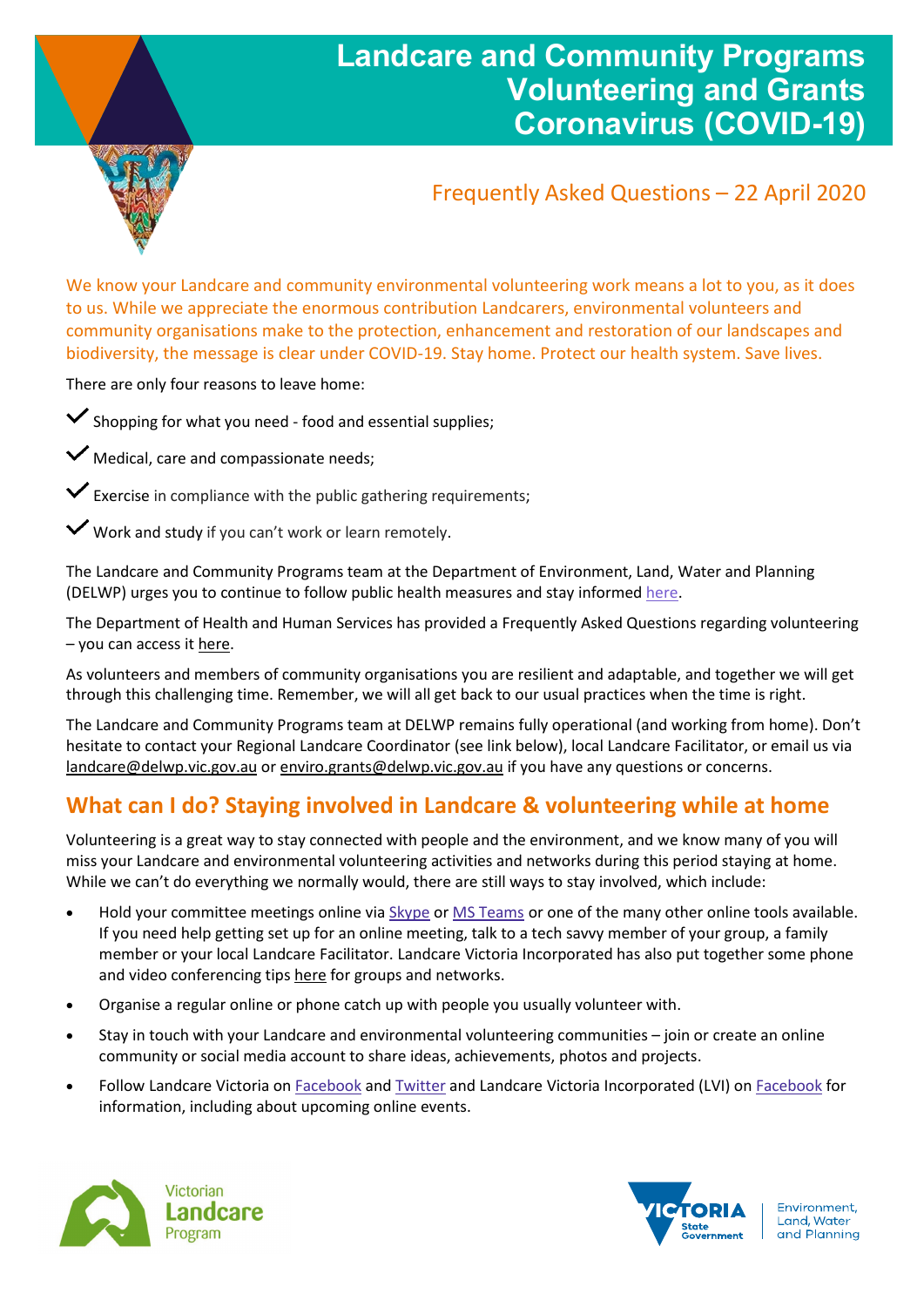# **Coronavirus (COVID-19) Update**

- Work on developing a 12-month or longer strategic or action plan for your group/network and/or its projects, to set yourself up for the future. For example, document your project priorities or aspirational ideas for what you want to achieve; plan what you will focus on and what resources you will need when you re-commence activities. Go to the [Planning with Purpose Toolkit](https://www.landcarevic.org.au/resources/toolkit-planning-with-purpose/) for what's needed in an effective plan, and how to run a planning process for action, strategic, project and business plans.
- Have a look at range of general information on Landcare and environmental volunteering on the Victorian [Landcare Gateway.](https://www.landcarevic.org.au/)
- Plan how you can attract and recruit more volunteers to your group [Volunteering Victoria](http://volunteeringvictoria.com.au/managing-volunteers/searching-for-volunteers/) has some helpful information.
- Develop some 'shovel ready' projects which you can seek funding for when relevant grants become available.
- Think about how to make your group [more inclusive](http://volunteeringvictoria.com.au/managing-volunteers/building-an-inclusive-volunteer-program/) and [diverse](https://www.volunteeringaustralia.org/wp-content/files_mf/1377046067VAPracticalGuideInvolvingvolunteersfromCALDbackgrounds2007.pdf) or document the approaches you have taken and share your learnings with others.
- Make sure all volunteers and staff in your organisation have a current [Working With Children Check,](https://www.workingwithchildren.vic.gov.au/) and understand Victoria's [Child Safety Standards.](https://ccyp.vic.gov.au/child-safety/being-a-child-safe-organisation/the-child-safe-standards/)
- Do your paperwork review your Job Safety Plans for your activities, complete any outstanding grants reporting, update your meeting templates, update your volunteer contact list.
- Spring clean and service your equipment.
- Connect with other groups who have similar projects or challenges to you ask your Landcare Facilitator to put you in touch or help you connect online.
- Make sure your group/network details are listed and up to date on:
	- [Victorian Landcare Gateway](https://www.landcarevic.org.au/) email [landcarevic@gmail.com](mailto:landcarevic@gmail.com) for editing permissions for your group/network,
	- [Victoria's Environmental Volunteering Opportunities -](https://www.environment.vic.gov.au/victorians-volunteering-for-nature#toc__id_1_environmental) Interactive Map and email [environmental.volunteers@delwp.vic.gov.au](mailto:environmental.volunteers@delwp.vic.gov.au) if you need to update details on the map for your group/network.
- Get involved in citizen science projects the Australian Citizen Science Association has an extensive list of [projects](https://citizenscience.org.au/ala-project-finder/).
- Visit the [SWIFFT \(State Wide Integrated Flora and Fauna Teams\)](https://www.swifft.net.au/) website and participate in up-coming interactive online seminars and/or read the notes from previous seminars.
- Sort out your photos and choose the best ones for future promotion or reporting.
- Subscribe to the online *Victorian Landcare and Catchment Management* magazine [here.](https://www.landcarevic.org.au/landcare-magazine/)
- Write an article for the next edition of the *Victorian Landcare and Catchment Management* magazine. Find out how to submit articles [here.](https://www.landcarevic.org.au/landcare-magazine/)
- Stay up to date with what's happening in environmental volunteering in Victoria by visiting [here](https://www.environment.vic.gov.au/volunteering) and subscribe to our occasional newsletter by sending an email t[o environmental.volunteering@delwp.vic.gov.au.](mailto:environmental.volunteering@delwp.vic.gov.au)
- Boost your online presence by developing or renewing the website for your group/network.
- Renew or develop membership or other brochures for your group/network.
- Explore online training opportunities for your group/network members and/or committee.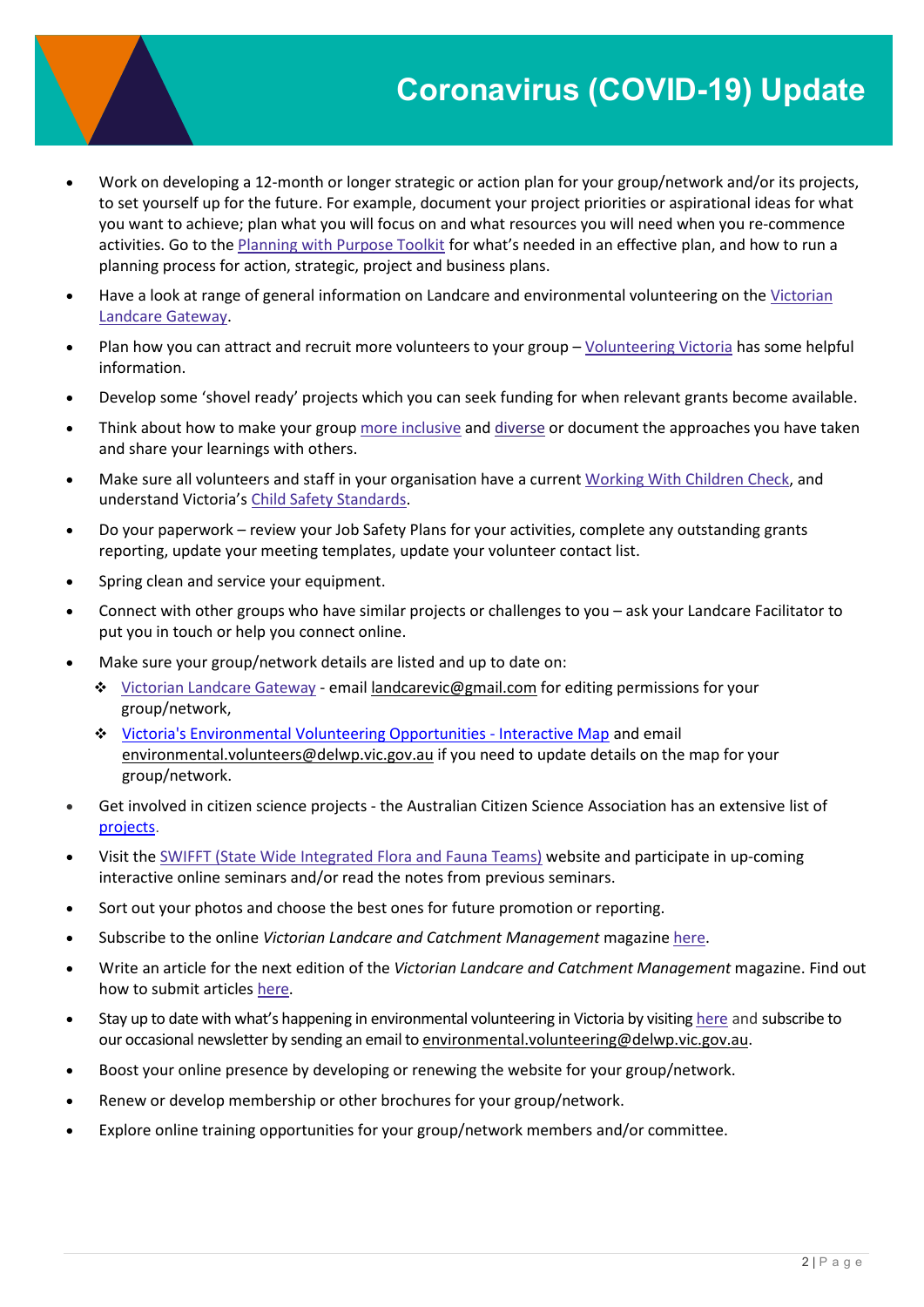### **Landcare and Community Programs – Funded Projects**

#### **General Guidance**

We anticipate that the delivery of some of your funded grants projects will be affected or delayed due to the coronavirus (COVID-19) pandemic, and that is ok. Please follow public health measures and directions. Rest assured that we will provide flexibility around grant project due dates where required.

#### **Landcare and Community Programs Grant Rounds**

#### *Biodiversity On-ground Action Tranche 1 - Hubs and Iconic Species Projects*

Hubs and Iconic Species projects have been going since 2017 and should be nearing completion. Final reporting has been extended to 31 July 2020 for those who need it. Please ensure you submit your final report by that date. Please contact [enviro.grants@delwp.vic.gov.au](mailto:enviro.grants@delwp.vic.gov.au) if you have any queries regarding this.

#### *Biodiversity On-ground Action Tranche 1 - Community and Volunteer Action Grants*

**2017 -** Final reporting has been extended to 22 June 2020 for those who need it. Please ensure you submit your final report by that date. Please contact [enviro.grants@delwp.vic.gov.au](mailto:enviro.grants@delwp.vic.gov.au) if you have any queries regarding this.

**2018 -** these projects are due for completion in 2021, but we will consider time extensions and flexibility. Please contac[t enviro.grants@delwp.vic.gov.au](mailto:enviro.grants@delwp.vic.gov.au) if you have any queries regarding this.

#### *Biodiversity On-ground Action Tranche 1 – Traditional Owner and Aboriginal Victorian Grants*

All Traditional Owner and Aboriginal Victorian projects funded should already be completed and a final report returned, unless an extension has previously been agreed with DELWP. If you have not submitted your final report or received an extension, please contact [enviro.grants@delwp.vic.gov.au.](mailto:enviro.grants@delwp.vic.gov.au)

#### *Wildlife Rehabilitator Grants (WRG) and Wildlife Rehabilitator Bushfire Grants (WRBG)*

**2019/20** - WRG final reports are due 31 July 2020. Please contac[t enviro.grants@delwp.vic.gov.au](mailto:enviro.grants@delwp.vic.gov.au) if you have any queries regarding this.

**2019/20** - WRBG program is due to end on 30 April 2020 and no extension to the program is possible. Final reports are not required for these grants.

#### *Victorian Landcare Grants (VLG)*

**2019/20** – VLG projects are funded through your local Catchment Management Authority (CMA) and are due for completion by 30 November 2020. An extension of up to six months is available for those who require it, and variations to projects can be made to activities that within the scope of the VLG guidelines. Please contact your Regional Landcare Coordinator (RLC) at your CMA if you need a variation.

**2020/21** – Victorian Landcare Program staff at DELWP are working with the RLCs and CMAs regarding the delivery of the 2020/21 VLG under the current COVID-19 pandemic. More information will be provided on the 2020/21 VLG in the future.

#### **Our project is due for completion in 2020 or 2021. Can we get an extension?**

Groups undertaking projects funded through the Landcare and Community Programs teams of DELWP (e.g. Community & Volunteer Action Grants, Wildlife Rehabilitator Grants, and Victorian Landcare Grants) may have been delayed due to the COVID-19 pandemic. Please see the more detailed direction above and please contact [landcare@delwp.vic.gov.au](mailto:landcare@delwp.vic.gov.au) and/o[r enviro.grants@delpw.vic.gov.au](mailto:enviro.grants@delpw.vic.gov.au) to discuss if you need a variation.